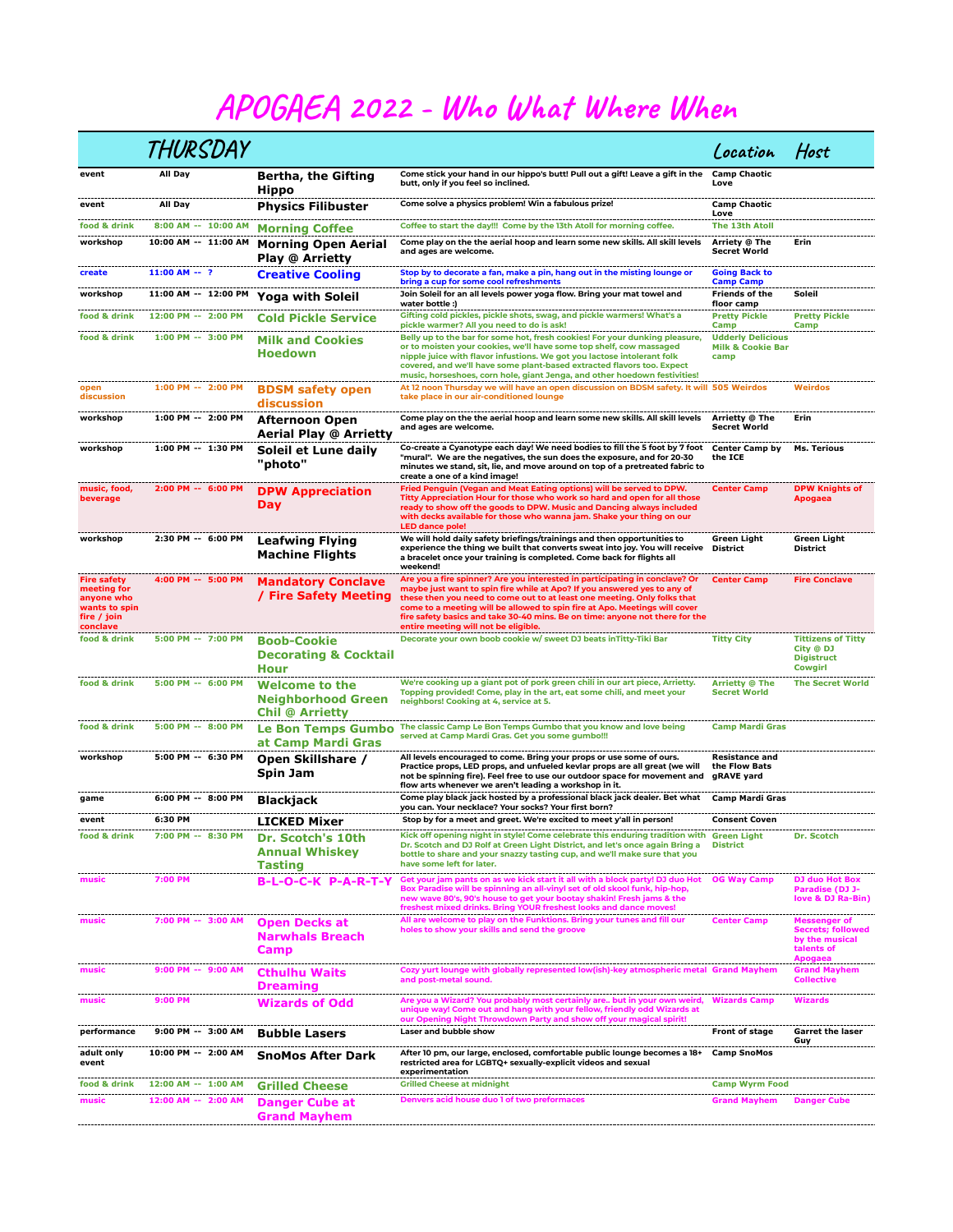|                              | FRIDAY                                     |                     |                                                                             |                                                                                                                                                                                                                                                                                                                                   | Location                                                      | Host                                                                  |
|------------------------------|--------------------------------------------|---------------------|-----------------------------------------------------------------------------|-----------------------------------------------------------------------------------------------------------------------------------------------------------------------------------------------------------------------------------------------------------------------------------------------------------------------------------|---------------------------------------------------------------|-----------------------------------------------------------------------|
| event                        | All Day                                    |                     | Bertha, the Gifting<br><b>Hippo</b>                                         | Come stick your hand in our hippo's butt! Pull out a gift! Leave a gift in the<br>butt, only if you feel so inclined.                                                                                                                                                                                                             | <b>Camp Chaotic</b><br>Love                                   |                                                                       |
| event                        | All Day                                    |                     | Physics Filibuster                                                          | Come solve a physics problem! Win a fabulous prize!                                                                                                                                                                                                                                                                               | <b>Camp Chaotic</b><br>Love                                   |                                                                       |
| food & drink                 |                                            | 8:00 AM -- 10:00 AM | <b>Morning Coffee</b>                                                       | Coffee to start the day!!! Come by the 13th Atoll for morning coffee.                                                                                                                                                                                                                                                             | <b>The 13th Atoll</b>                                         |                                                                       |
| event                        |                                            | 9:00 AM -- 12:00 PM | <b>State of Grace</b>                                                       | We could all use a little more grace in our lives. Come experince grace as<br>you share your story with an active listener and receive a gift in return. Just<br>look for the woman in white in center camp. She is waiting to listen to you.<br>Friday morning in Center Camp for sure, or anytime/anywhere else you see<br>her. | <b>Center Camp</b>                                            | Grace                                                                 |
| food & drink                 | 9:00 AM                                    |                     | <b>Truffle Grits with</b><br><b>Bacon Breakfast</b>                         | You heard me. Truffle. Grits. With. Bacon.                                                                                                                                                                                                                                                                                        | <b>Camp Mardi Gras</b>                                        |                                                                       |
| yoga                         |                                            | 9:00 AM -- 10:00 AM | <b>Roo-in Your Morning</b><br>Yoga                                          | A feel good dancey vinyasa Friday.                                                                                                                                                                                                                                                                                                | ★MegaloTorus★                                                 | Chinchilla Roo                                                        |
| workshop                     | 10:00 AM -- 11:00 AM                       |                     | <b>Morning Open Aerial</b><br>Play @ Arrietty                               | Come play on the the aerial hoop and learn some new skills. All skill levels<br>and ages are welcome.                                                                                                                                                                                                                             | Arriety @ The<br><b>Secret World</b>                          | Erin                                                                  |
| workshop                     | 10:00 AM -- 11:30 AM                       |                     | <b>Giggles and Snuggles</b>                                                 | A mash up of laughter yoga and cuddle contact improvisation                                                                                                                                                                                                                                                                       | SomaSanctuary:<br><b>G6 Road to Hell</b>                      | <b>Damian Leuthold</b>                                                |
| yoga                         | 10:00 AM -- 10:45 AM                       |                     | <b>Find Ease Yoga Class</b>                                                 | A short mindful flow to help cultivate a deeper connection to your body<br>and soul. Finding ease within the different postures through breath and<br>fluid movement.                                                                                                                                                             | <b>Center Camp</b>                                            |                                                                       |
| create                       | 10:10 AM -- 1:11 PM                        |                     | <b>Saber Flow</b><br>Workshop                                               | Padawans will create their own foam training saber and will build spirit<br>mind body energy awareness by learning fight choreography/simple<br>combat drills. Qi qong meditation warm up and circle up for some group<br>discussion.                                                                                             | <b>Wizards Camp</b>                                           | <b>Aimee Coors</b>                                                    |
| lecture                      | 11:00 AM -- 12:00 PM                       |                     | Apogaea Historian<br>Workshop                                               | This will be another in the series of interactive historian workshops led by<br>the founders of Apogaea which date back as far as 2004-2005. Join us as<br>we reminese about early Apo stories and legends. Please bring your<br>questions, we'll do our damnedest to make up BS answers.                                         | <b>Center Camp</b>                                            | Schmid-E -<br><b>Apogaea</b><br><b>Historian and it's</b><br>founders |
| create                       | $11:00 AM - ?$                             |                     | <b>Creative Cooling</b>                                                     | Stop by to decorate a fan, make a pin, hang out in the misting lounge or<br>bring a cup for some cool refreshments                                                                                                                                                                                                                | <b>Going Back to</b><br><b>Camp Camp</b>                      |                                                                       |
| meditation                   | 11:00 AM -- 12:00 AM                       |                     | <b>Morning Meditation</b>                                                   | You will be lead through a meditation that creates space to open yourself<br>to the creativity hosted this weekend.                                                                                                                                                                                                               | Happy Tap                                                     | Susanna Joy                                                           |
| create                       | 12:00 PM -- 2:30 PM                        |                     | <b>How to Make a Nifty</b><br><b>Little Coptic Stitch</b><br><b>Journal</b> | Make a small hand-stitched journal using the kettle stitch; aka "Coptic<br>stitch." Learn about the craft of bookbinding and nerd out over decorative<br>paper. Participants will watch a demo and then make a cover of their own!<br>All tools and supplies provided.                                                            | <b>Center Camp</b>                                            | Allison,<br><b>Metamorphic</b><br><b>Bookbinder</b>                   |
| create                       | 12:00 PM -- 1:00 PM                        |                     | <b>Paint your own</b><br><b>BLACK LIGHT</b><br><b>BUTTERFLY</b>             | Attendees will be painting their own small wooden butterfly with black<br>light/uv reactive paint. Wear or display them and take them home to<br>remember Apo Portals 2022 forever.                                                                                                                                               | <b>Center Camp</b>                                            | <b>Butterfly Disco</b><br>Lounge                                      |
| event                        | 12:00 PM -- 2:00 PM                        |                     | <b>HUGS - Ignition</b><br>Members<br><b>Appreciation Gifting</b>            | Thank You Ignition Team! Apogaea is so grateful for all your hard work!<br>Come by the Volunteer Booth to pick up your fabulous gift and a hug. If<br>you miss the windows contact Kiki at Kiki@apogaea.com.                                                                                                                      | Volunteer Booth                                               | Kiki                                                                  |
| food & drink                 | Lunchtime                                  |                     | <b>Flash Burger</b>                                                         | We're by far the best 1950's diner in the valley.                                                                                                                                                                                                                                                                                 | <b>Center Camp</b>                                            |                                                                       |
| food & drink<br>food & drink | 12:00 PM -- 2:00 PM<br>12:00 PM -- 1:30 PM |                     | <b>Cold Pickle Service</b><br><b>MSG Bloody Marys</b>                       | Gifting cold pickles, pickle shots, swag, and pickle warmers! What's a<br>pickle warmer? All you need to do is ask!<br>Don't believe bad science! MSG is awesome, especially in Bloody Marys.                                                                                                                                     | <b>Pretty Pickle</b><br>Camp<br><b>Skrambles!</b>             | <b>Pretty Pickle</b><br>Camp                                          |
| lecture                      | 12:00 PM -- 1:00 PM                        |                     | <b>Abelton 101</b>                                                          | Mimosas available without MSG.<br>Join Jason Roth for an hour Ableton lesson. All levels welcome                                                                                                                                                                                                                                  | <b>Friends of the</b>                                         | <b>Jason Roth</b>                                                     |
| open<br>discussion           | 12:00 PM -- 1:00 PM                        |                     | <b>Consent open</b><br>discussion                                           | An open discussion about consent and all things related                                                                                                                                                                                                                                                                           | floor camp<br><b>Weirdos</b>                                  |                                                                       |
| yoga                         | 12:00 PM -- 1:00 PM                        |                     | <b>Heart Opening</b><br>Kundalini Yoga                                      | Kundalini Yoga class, followed by a letter to the breasts                                                                                                                                                                                                                                                                         | Titty City                                                    |                                                                       |
| yoga                         | 12:00 PM -- 1:00 PM                        |                     | Buti Yoga                                                                   | Buti Yoga is a soulful blend of Vinyasa, Kundalini, plyometric strength, and<br>deep core conditioning. Alongside fun and energetic bursts of primal<br>movement, Buti yoga releases stuck energy, revitalizes the body, and<br>reveals the unshakable power and hidden confidence.                                               | <b>★MegaloTorus★</b>                                          | Naka                                                                  |
| create                       | 1:00 PM -- 3:00 PM                         |                     | <b>DIY Apogaea Portals</b><br><b>Shrinky Dink Schwag!</b>                   | Camp of Questionable Character invites you to make your own custom<br>Shrinky Dink Art SWAG (until supplies run out)! Once you are done<br>decorating your art, we will bake the dinks and you can pick up on<br>Saturday.                                                                                                        | 614 - Camp of<br><b>Questionable</b><br><b>Character</b>      |                                                                       |
| food & drink                 | 1:00 PM -- 2:00 PM                         |                     | <b>Mardi Gras Lunch</b>                                                     | Hurricanes and Muffalettas!! Come get a taste of New Orleans. They'll be<br>available until they're gone.                                                                                                                                                                                                                         | <b>Camp Mardi Gras</b>                                        |                                                                       |
| workshop                     | 1:00 PM -- 2:00 PM                         |                     | <b>Afternoon Open</b><br><b>Aerial Play @ Arrietty</b>                      | Come play on the the aerial hoop and learn some new skills. All skill levels<br>and ages are welcome.                                                                                                                                                                                                                             | Arrietty @ The<br>Secret World                                | Erin                                                                  |
| workshop                     | 1:00 PM -- 1:30 PM                         |                     | Soleil et Lune daily<br>"photo"                                             | Co-create a Cyanotype each day! We need bodies to fill the 5 foot by 7 foot<br>"mural". We are the negatives, the sun does the exposure, and for 20-30<br>minutes we stand, sit, lie, and move around on top of a pretreated fabric to<br>create a one of a kind image!                                                           | <b>Center Camp by</b><br>the ICE                              | <b>Ms. Terious</b>                                                    |
| adults only<br>event         | 2:00 PM -- 4:00 PM                         |                     | Shibari Picnic                                                              | Want to tie someone up? Want to get tied? Just want to watch while<br>eating your lunch? Come hang out with other shibari fans during this<br>casual playtime picnic                                                                                                                                                              | Camp P.L.A.H.                                                 |                                                                       |
| event                        | 2:00 PM -- 4:00 PM                         |                     | Pampering Pantheon                                                          | Relax in our Goddess Station & be pampered w/ wine, grapes & palm fronds Titty City                                                                                                                                                                                                                                               |                                                               |                                                                       |
| event                        | 2:00 PM -- 3:00 PM                         |                     | Skrambles**!*<br>Boutique!!*!                                               | Feeling a little underdressed? Swing by and find your clothing destiny!<br>Highly curated with personal stylists. Flash sale; one hour only.                                                                                                                                                                                      | Skrambles**!*                                                 |                                                                       |
| workshop                     | 2:00 PM -- 3:00 PM                         |                     | Lockpicking Class<br>with TJ!                                               | Come learn how to lockpick with TJ! Learning is fast and easy, first come<br>first serve!                                                                                                                                                                                                                                         | Arrietty                                                      | IJ                                                                    |
| event                        | 2:30 PM -- 6:00 PM                         |                     | <b>Leafwing Flying</b><br><b>Machine Flights</b>                            | We will hold daily safety briefings/trainings and then opportunities to<br>experience the thing we built that converts sweat into joy. You will receive<br>a bracelet once your training is completed. Come back for flights all<br>weekend!                                                                                      | Green Light<br><b>District</b>                                | <b>Green Light</b><br><b>District</b>                                 |
| open<br>discussion           | 2:30 PM -- 3:30 PM                         |                     | <b>Active Allyship</b>                                                      | We believe that allyship is a verb. But what does it mean to engage in<br>being an ally? Come learn, discuss, and engage with anti-marginalization.                                                                                                                                                                               | <b>Resistance and</b><br>the Flow Bats/<br><b>MegaloTorus</b> |                                                                       |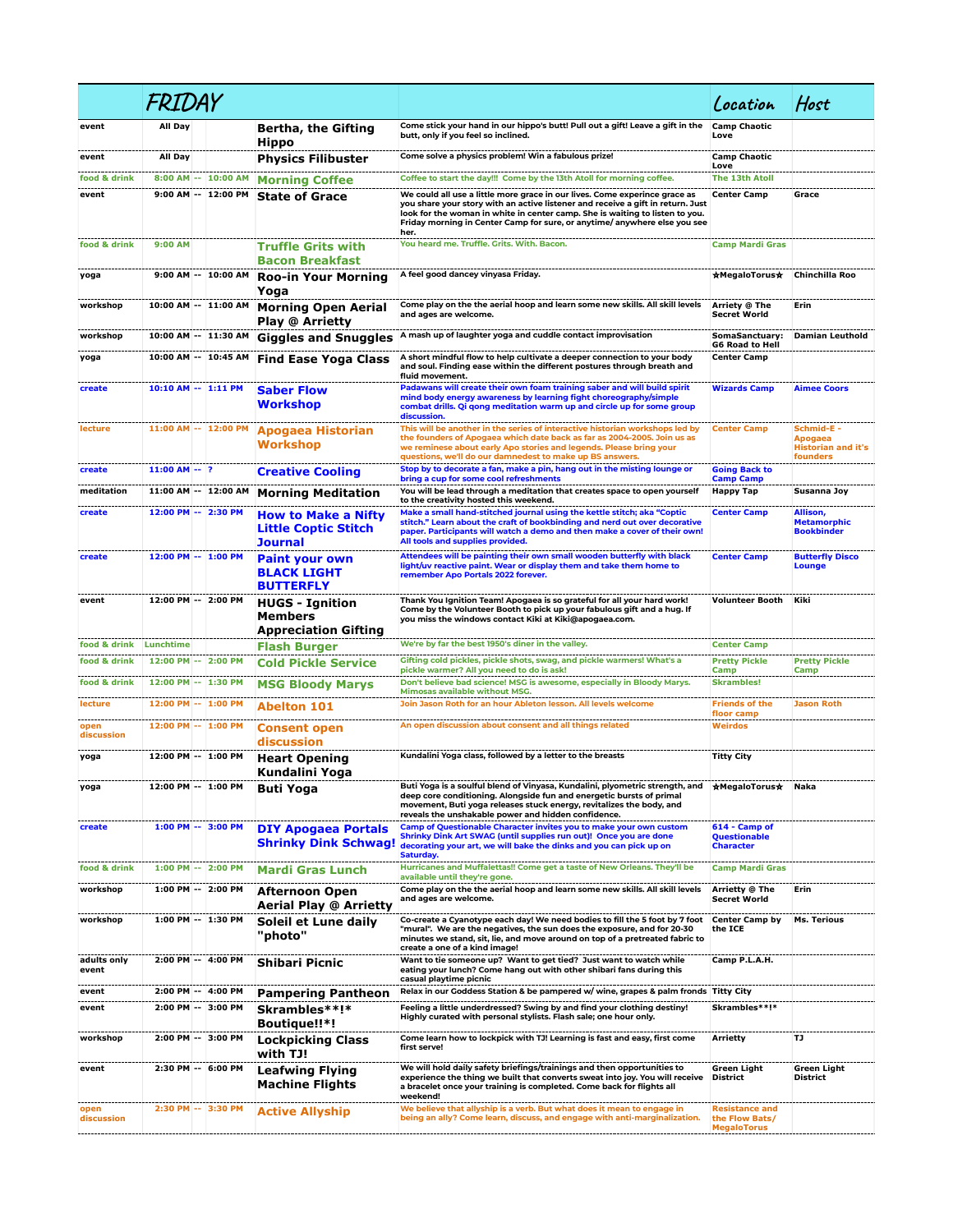| food & drink                                                                                |                | 3:00 PM -- 4:00 PM                        | <b>Intergalactic Animal</b><br>Party               | Gravitate towards our animal sanctuary to get in touch with your wild side<br>and drink jungle juice at our first annual intergalactic animal party. Space<br>themed animal costumes encouraged.                                                                                                                                                                                                                                          | <b>Intergalactic</b><br><b>Animal Party</b>                 |                                                                                |
|---------------------------------------------------------------------------------------------|----------------|-------------------------------------------|----------------------------------------------------|-------------------------------------------------------------------------------------------------------------------------------------------------------------------------------------------------------------------------------------------------------------------------------------------------------------------------------------------------------------------------------------------------------------------------------------------|-------------------------------------------------------------|--------------------------------------------------------------------------------|
| performance                                                                                 |                | 3:00 PM -- 5:00 PM                        | <b>Ms.Cellaneous</b><br>Apogaea Pageant            | Please join us as we bring back the Ms. Apogaea Pageant! All genders are<br>welcome to perform. Dress up, display your talent, and provide a short<br>blurb about yourself for the MC. Our judges and audience eagerly await<br>your performance!                                                                                                                                                                                         | <b>Center Camp</b>                                          | Brought to you<br>by the Center<br><b>Camp Team</b>                            |
| workshop                                                                                    |                | 3:00 PM -- 4:00 PM                        | <b>Authentic Relating</b><br>Fundamentals          | Are you wanting deeper connections in your life? Come play with us!<br>This workshop will introduce some fundamental tools and concepts of<br>Authentic Relating and allow you to practice them right away while<br>connecting with your fellow Burners.                                                                                                                                                                                  | <b>Center Camp</b>                                          |                                                                                |
| create                                                                                      |                | 3:30 PM -- 7:00 PM                        | <b>Wizards Orgonite</b><br><b>Workshop</b>         | Make your own original, beautiful piece of Orgonite at Wizards Camp this<br>year! See www.wizardscamp.org for details                                                                                                                                                                                                                                                                                                                     | <b>Wizards Camp</b>                                         | <b>Wizards</b>                                                                 |
| performance                                                                                 |                | 3:30 PM -- 7:30 PM                        | <b>Bubble bossing</b>                              | TIME FOR BUBBLES! We will have live show with interactive bubble<br>blowing and giant bubble show!                                                                                                                                                                                                                                                                                                                                        | In front of main<br>stage                                   | <b>Bubble Boss and</b><br>the bubble<br>bitches                                |
| create                                                                                      |                | 3:33 PM -- 5:55 PM                        | <b>Saber Flow Workshop</b>                         | Padawans will create their own foam training saber! Build spirit, mind,<br>body, energy, awareness by learning fight choreography/simple combat<br>drills. Qi qong meditation warm up.                                                                                                                                                                                                                                                    | <b>Lakewood</b>                                             | <b>Aimee Coors AKA</b><br><b>Moop-Chan</b>                                     |
| <b>Fire safety</b><br>meeting for<br>anyone who<br>wants to spin<br>fire / join<br>conclave |                | 4:00 PM -- 5:00 PM                        | <b>Mandatory Conclave</b><br>/ Fire Safety Meeting | Are you a fire spinner? Are you interested in participating in conclave? Or<br>maybe just want to spin fire while at Apo? If you answered yes to any of<br>these then you need to come out to at least one meeting. Only folks that<br>come to a meeting will be allowed to spin fire at Apo. Meetings will cover<br>fire safety basics and take 30-40 mins. Be on time: anyone not there for the<br>entire meeting will not be eligible. | <b>Center Camp</b>                                          | <b>Fire Conclave</b>                                                           |
| workshop                                                                                    |                | 4:00 PM -- 5:00 PM                        | <b>Intro to Flow arts</b>                          | What are flow arts? Their origins? Cultural significance? How did<br>traditional Māori ceremony dance, Samoan knife work, the French circus,<br>chemiluminescense, and fire manipulation collide? Come learn, discuss,<br>and play with us! Bring props if you have them. (Open Skillshare/Spin Jam<br>to follow)                                                                                                                         | <b>Resistance and</b><br>the Flow<br>Bats/MegaloToru<br>s   |                                                                                |
| open<br>discussion                                                                          |                | 4:00 PM -- 5:00 PM                        | <b>Fungus Among Us</b>                             | Discuss the benefits of microdosing Psilocybin mushrooms to help treat<br>depression, PTSD, and as a catalyst to stop hard drug addiction.                                                                                                                                                                                                                                                                                                | <b>Camp Chaotic</b><br>Love                                 |                                                                                |
| food & drink                                                                                |                | 4:15 PM -- 5:15 PM                        | <b>Cab Libs (Silly Wine</b><br>Tasting)            | We are doing the best sort of wine tasting - the silly kind! After all, wine<br>tasting is subjective so we're going full Mad Libs for your tasting notes!<br>Come ready to drink and be silly with your almost-professional oenophile,<br>Kit. All are welcome to stop by and give answers but you must be 21+ to<br>consume!                                                                                                            | <b>The Secret World Kit</b>                                 |                                                                                |
| event                                                                                       |                | 4:45 PM -- 6:00 PM                        | <b>Art Tour!</b>                                   | Welcome to your fifth annual (covid notwithstanding) Official Apogaea Art Center Camp<br>Tour! This year will have an early and a late tour, Friday 5p and 9p! Hosted<br>by Mitch Giraffe and CATS. Refreshments provided.                                                                                                                                                                                                                |                                                             | <b>CATS</b>                                                                    |
| event                                                                                       |                | 5:00 PM -- 6:30 PM                        | Open Skillshare/Spin<br>Jam                        | All levels encouraged to come. Bring your props or use some of ours.<br>Practice props, LED props, and unfueled kevlar props are all great (we will<br>not be spinning fire). Feel free to use our outdoor space for movement and<br>flow arts whenever we aren't leading a workshop in it.                                                                                                                                               | <b>Resistance and</b><br>the Flow Bats<br>gRAVE yard        |                                                                                |
| food & drink                                                                                |                | 5:00 PM -- 7:00 PM                        | <b>Take Some Spicy</b><br>Noods!                   | We'll be serving up some spicy noods! Come for Dan Dan noodles with<br>pork or a vegan mushroom. Make sure to bring a bow!!                                                                                                                                                                                                                                                                                                               | <b>Stay at Home</b><br><b>Ravers</b>                        | <b>Stay at Home</b><br><b>Ravers</b>                                           |
| music                                                                                       |                | 5:00 PM -- 6:00 PM                        | <b>Happy hour Karaoke</b>                          | Join the friends of the floor for a super happy hour Karaoke. Sing your<br>favorite song on the big system!                                                                                                                                                                                                                                                                                                                               | <b>Friends of the</b><br>floor camp                         | <b>Friends of the</b><br>floor                                                 |
| workshop                                                                                    |                | 5:00 PM -- 6:00 PM                        | <b>The Indian Slack Line</b>                       | Nishant Patel, aka the Indian Guy, will be bringing you the adrenaline of<br>jumping into slack lines of several types and difficulties. You won't need<br>any preparation whether you are the most experienced slackliner or trying<br>it for the first time, just join us and feel the vibe of balancing yourself on a<br>flat hanging rope!                                                                                            | <b>Magical Music</b><br>(606)                               | <b>Nishant Patel</b>                                                           |
| music                                                                                       |                | 6:00 PM -- 8:00 PM                        | glampCAMP<br><b>TRASHball happy</b><br>hour        | You are cordially invite you to glampCAMP's TRASHBALL! Come dressed in<br>your trashiest + most opulent + upcycled + haphazardly engineered (but<br>MOOPfree) black tie/black bag formal dumpster wear. Expect trashFAB<br>nosh + trashPOP tunes + effervescent beverages.                                                                                                                                                                | glampCAMP                                                   | glampCAMP                                                                      |
| music                                                                                       |                | 6:00 PM -- 7:00 PM                        | <b>Decks On!</b>                                   | 6:00 PM - Dan Laino<br>8:00 PM - Jaca<br>9:00 PM - Snake Tits<br>10:00 PM - Lovic Mano<br>11:00 PM - Silkworm                                                                                                                                                                                                                                                                                                                             | <b>Magical Music</b><br>(606)                               |                                                                                |
| music                                                                                       |                | 6:00 PM -- 9:00 PM                        | The $6/9$ $(+1)$<br><b>Birthday Party</b>          | Calling all cosmonauts! It is our camp lead's birthday, and the galaxy's<br>premier cuddle lounge will be sharing sick beats as we blast off to<br>unexplored worlds through the Trick Worm Hole.                                                                                                                                                                                                                                         | Trick Worm Hole                                             | <b>DJ</b> Jezabel<br><b>Fregalicious</b>                                       |
| music                                                                                       |                | 6:00 PM -- 1:00 AM                        | <b>Weirdos aift to</b><br>apogaea                  | A lifetime of giving in the world of house music has allowed us to present a Weirdos<br>once-in-a-lifetime gift to anyone in attendance at apo this year.                                                                                                                                                                                                                                                                                 |                                                             |                                                                                |
| food & drink                                                                                | $7:00$ PM -- ? |                                           | <b>Stay at Home Raver's</b><br><b>House Party</b>  | Our parents are away for the weekend! Party at our house! Come for beer<br>and jungle juice. Show off your beer pong and flip cup skills! Tell all your<br>friends. There will be snacks.                                                                                                                                                                                                                                                 | <b>Stay at Home</b><br><b>Ravers</b>                        | <b>Stay at Home</b><br><b>Ravers</b>                                           |
| music                                                                                       |                | 7:00 PM -- 2:00 AM                        | <b>Apocalypso NOW!</b>                             | The apocalypso has come! Turns out it's not all zombies and masks there<br>is a lot of (biodegradable) GLITTER and MUSIC and LOVE! Long live the love<br>revolution!                                                                                                                                                                                                                                                                      | <b>Apocalypsonow</b><br>camp                                |                                                                                |
| music                                                                                       |                | 7:00 PM -- 11:00 PM                       | <b>Safari in the Bass</b><br><b>Jungle</b>         | Come dressed in animal onesies, faux fur, or any wild costume! Jungle<br>Juice will be provided, and several of our camp's DJs will be melting your<br>faces off in the Bass Jungle!                                                                                                                                                                                                                                                      | <b>Bush Doof: Bass</b><br><b>Jungle Camp</b>                |                                                                                |
| music                                                                                       |                | 7:00 PM -- 8:00 PM                        | <b>Halloween in June</b>                           | Come jam out to some spooky, creepy, fun, halloween-y music. All ages.                                                                                                                                                                                                                                                                                                                                                                    | <b>Resistance and</b><br>the Flow Bats<br>gRAVE yard        |                                                                                |
| workshop                                                                                    |                | 7:00 PM -- 8:00 PM                        | <b>Sunset Yoga</b>                                 | Join a beautiful, relaxing, energizing yoga session for you to stretch before<br>the sun sets over our lovely camp. Come enjoy and warm up on a positive<br>mindset for what is about to come!                                                                                                                                                                                                                                            | <b>Magical Music</b><br>(606)                               | <b>The Fairy Warrior</b>                                                       |
| food & drink<br>game                                                                        |                | 7:30 PM -- 9:30 PM<br>8:00 PM -- 12:00 AM | <b>Cotton Candy</b>                                | So many flavors, so little time!<br>What would you risk for a spin of the roulette wheel?                                                                                                                                                                                                                                                                                                                                                 | <b>Center Camp</b><br>Camp Mardi Gras                       | <b>Sheer</b>                                                                   |
| food & drink                                                                                | $8:15$ PM $-$  | 11:00 PM                                  | <b>Risk Your Soul</b><br>Roulette                  | Moo! Join our plant-based cheeze cowgregation! Jump over the moon!                                                                                                                                                                                                                                                                                                                                                                        | <b>Resistance and</b>                                       | <b>Cheezus;</b>                                                                |
| event                                                                                       |                | 8:45 PM -- 10:00 PM                       | <b>Cheeze Cult</b>                                 | Have a cow and a plant-based quesadilla and/or grilled cheeze! Cow-<br>themed music!<br>Welcome to your fifth annual (covid notwithstanding) Official Apogaea Art                                                                                                                                                                                                                                                                         | the Flow Bats /<br><b>MegaloTorus</b><br><b>Center Camp</b> | <b>Begotten Calf of</b><br>Gouda<br><b>CATS</b>                                |
|                                                                                             |                |                                           | Art Tour! (dark)                                   | Tour! This year will have an early and a late tour, Friday 5p and 9p! Hosted<br>by Claire Lay and CATS. Refreshments provided.                                                                                                                                                                                                                                                                                                            |                                                             |                                                                                |
| music                                                                                       |                | 9:00 PM -- 9:00 AM                        | <b>Cthulhu Waits</b><br>Dreaming                   | Cozy yurt lounge with globally represented low(ish)-key atmospheric metal<br>and post-metal sound.                                                                                                                                                                                                                                                                                                                                        | <b>Grand Mayhem</b>                                         | <b>Grand Mayhem</b><br>Collective                                              |
| music                                                                                       |                | 9:00 PM -- 5:00 AM                        | <b>The Hosts Whom are</b><br><b>Most Fantastic</b> | A special block of the most Fantastic DJ's from our community bringing<br>you the bass live and on the dance floor.                                                                                                                                                                                                                                                                                                                       | <b>Center Camp</b>                                          | <b>Collin Comman-</b><br>der, Milkman<br>Amok, KNYN,<br><b>Cristal Aurelia</b> |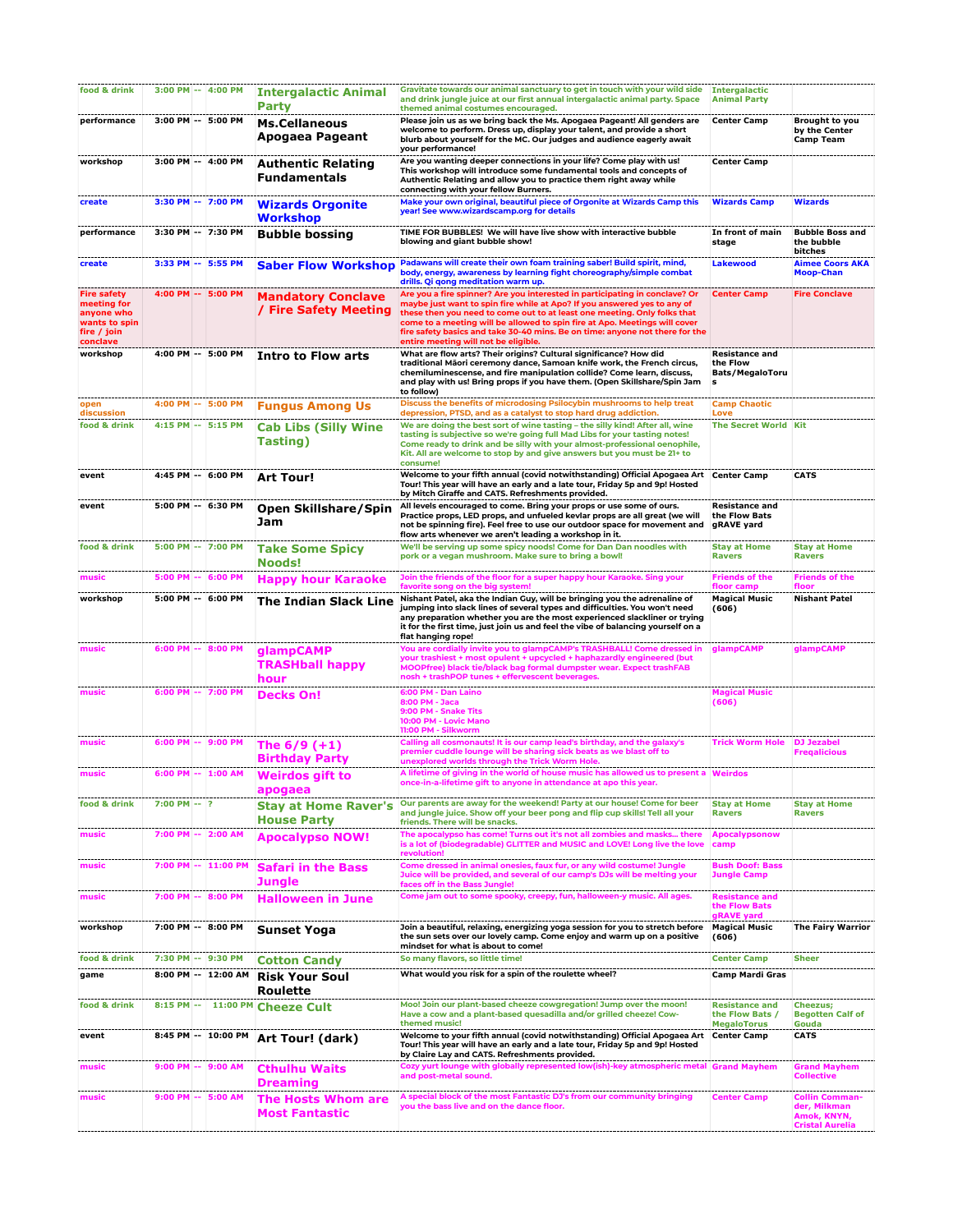| performance          | $9:00$ PM $-$   | 3:00 AM               | <b>Bubble lasers</b>                                         | Laser and bubble show                                                                                                                                                                 | Front of stage                                              | <b>Garret the laser</b><br>Guy |
|----------------------|-----------------|-----------------------|--------------------------------------------------------------|---------------------------------------------------------------------------------------------------------------------------------------------------------------------------------------|-------------------------------------------------------------|--------------------------------|
| adults only<br>event | 10:00 PM --     | 2:00 AM               | <b>SnoMos After Dark</b>                                     | After 10 pm, our large, enclosed, comfortable public lounge becomes a 18+<br>restricted area for LGBTQ+ sexually-explicit videos and sexual<br>experimentation.                       | <b>Camp SnoMos</b>                                          |                                |
| music                | $11:00$ PM $-$  | 12:30 AM              | <b>Schmid-E Rocking</b><br><b>Grand Mayhem</b>               | Join the Grand Mayhem bunch for a cocktail and come bounce with me!<br>Will definitely be my most full on banging set of the event.                                                   | <b>Grand Mayhem -</b><br>311                                | Schmid-E                       |
| music                | $11:30$ PM $-$  | 12:30 AM              | <b>Bats in the Hellfry</b>                                   | Not your standard electronic, not quite metal. Haunting music that to rattle<br>your bones and just might wake the dead. featuring Goth Industrial,<br>Aggrotech, EBSM, and Hellektro | <b>Resistance and</b><br>the Flow Bats<br>gRAVE yard        |                                |
| food & drink         | $12:00$ AM -- 2 |                       | <b>Midnight sausage fest</b>                                 | At the stroke of midnight, sausage, buns and condements will be served to<br>fuel you night time adventures.                                                                          | <b>Camp Wyrm Food</b>                                       |                                |
| food & drink         | $12:21$ AM -- 2 |                       | Ramin' your Ramen-<br><b>Hot Ramen After</b><br><b>Hours</b> | Ramin Ramen down your pie hole for late night sustenance. Stop buy for<br>late night Hot Ramen Noodles. Bring a bowl and utensils!                                                    | 602.1 Zone 6 -<br><b>Adventures in</b><br><b>Spinlandia</b> |                                |
| music                |                 | $2:00$ AM $-$ 3:30 AM | <b>Afterhours Friday</b><br><b>Night Jamz</b>                | Late night set to warm your tukus!                                                                                                                                                    | <b>Fire Sculpture</b><br>Garden/Effigy                      | Schmid-E                       |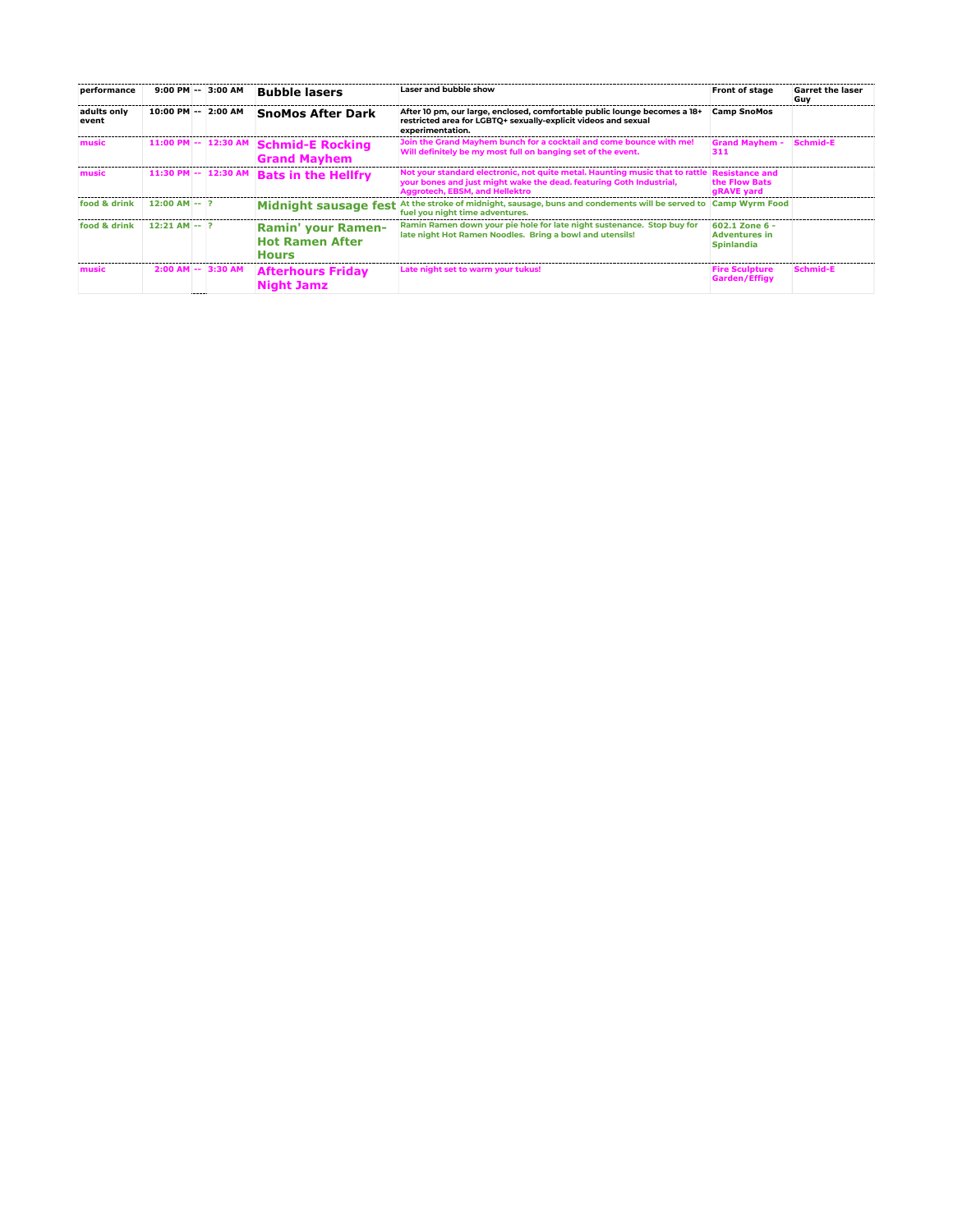|                    |                 | SATURDAY                                 |                                                                  |                                                                                                                                                                                                                                                                                               | Location                                                                                 | Host                                                |
|--------------------|-----------------|------------------------------------------|------------------------------------------------------------------|-----------------------------------------------------------------------------------------------------------------------------------------------------------------------------------------------------------------------------------------------------------------------------------------------|------------------------------------------------------------------------------------------|-----------------------------------------------------|
| event              | All Day         |                                          | Bertha, the Gifting<br><b>Hippo</b>                              | Come stick your hand in our hippo's butt! Pull out a gift! Leave a gift in the<br>butt, only if you feel so inclined.                                                                                                                                                                         | <b>Camp Chaotic</b><br>Love                                                              |                                                     |
| event              | All Day         |                                          | <b>Physics Filibuster</b>                                        | Come solve a physics problem! Win a fabulous prize!                                                                                                                                                                                                                                           | <b>Camp Chaotic</b><br>Love                                                              |                                                     |
| music              | $5:15$ AM $-$   | 7:00 AM                                  | <b>Sunrise Acoustic Jam</b>                                      | Sunrise acoustic jam! Let's welcome the fresh new day with some sweet<br>tunes. Bring your instruments and your voices! All instruments welcome!                                                                                                                                              | <b>Camp Chaotic</b><br>Love                                                              |                                                     |
| food & drink       |                 | 8:00 AM -- 10:00 AM                      | <b>Morning Coffee</b>                                            | Coffee to start the day!!! Come by the 13th Atoll for morning coffee.                                                                                                                                                                                                                         | The 13th Atoll                                                                           |                                                     |
| event              |                 | 10:00 AM -- 11:30 AM                     | <b>Giggles and Snuggles</b>                                      | A mash up of laughter yoga and cuddle contact improvisation                                                                                                                                                                                                                                   | SomaSanctuary:<br><b>G6 Road to Hell</b>                                                 | <b>Damian Leuthold</b>                              |
| workshop           |                 | 10:00 AM -- 11:00 AM                     | <b>Morning Open Aerial</b><br><b>Play @ Arrietty</b>             | Come play on the the aerial hoop and learn some new skills. All skill levels<br>and ages are welcome.                                                                                                                                                                                         | Arriety @ The<br><b>Secret World</b>                                                     | Erin                                                |
| yoga               |                 | 10:30 AM -- 11:30 AM                     | MegaloYoga                                                       | Salute the sun: start your Saturday morning off with a grounding Vinyasa<br>practice in nature. Mat recommended. All experience levels and bodies<br>encouraged to join.                                                                                                                      | ★MegaloTorus★                                                                            | Arlee                                               |
| create             | $11:00$ AM -- ? |                                          | <b>Creative Cooling</b>                                          | Stop by to decorate a fan, make a pin, hang out in the misting lounge or<br>bring a cup for some cool refreshments                                                                                                                                                                            | <b>Going Back to</b><br><b>Camp Camp</b>                                                 |                                                     |
| lecture            |                 | 11:00 AM -- 12:00 PM                     | <b>Fire and Life Safety</b><br>at Large Festivals                | Presentation on Fire and Life Safety at Large Festivals. From traffic control<br>to stage pyrotechnics, we will review best practices from a number of large<br>festivals including tip, tricks, and lessons learned.                                                                         | <b>Center Camp</b>                                                                       | <b>KenDoll, BAMF</b><br>Lead                        |
| meditation         |                 | 11:00 AM -- 12:00 PM                     | Love Dragon<br><b>Meditations</b>                                | Feeling altered? Ego impaired and starting to falter? Come meditate with<br>Walter! This group meditation on concentration and awareness will help<br>settle the impulsive mind and get you re-aligned.                                                                                       | <b>Camp Chaotic</b><br>Love                                                              |                                                     |
| create             |                 | 12:00 PM -- 2:30 PM                      | <b>Make a Coptic Stitch</b><br><b>Journal</b>                    | Make a small hand-stitched journal using the kettle stitch; aka "Coptic<br>stitch." Learn about the craft of bookbinding and nerd out over decorative<br>paper. Participants will watch a demo and then make a cover of their own!<br>All tools and supplies provided.                        | <b>Center Camp</b>                                                                       | Allison,<br><b>Metamorphic</b><br><b>Bookbinder</b> |
| event              |                 | 12:00 PM -- 2:00 PM                      | <b>HUGS - Ignition</b><br>Members<br><b>Appreciation Gifting</b> | Thank You Ignition Team! Apogaea is so grateful for all your hard work!<br>Come by the Volunteer Booth to pick up your fabulous gift and a hug. If<br>you miss the windows contact Kiki at Kiki@apogaea.com.                                                                                  | <b>Volunteer Booth</b>                                                                   | Kiki                                                |
| food & drink       | Lunchtime       |                                          | <b>Flash Burger</b>                                              | We're by far the best 1950's diner in the valley.                                                                                                                                                                                                                                             | <b>Center Camp</b>                                                                       |                                                     |
| food & drink       |                 | 12:00 PM -- 2:00 PM                      | <b>Cold Pickle Service</b>                                       | Gifting cold pickles, pickle shots, swag, and pickle warmers! What's a<br>pickle warmer? All you need to do is ask!                                                                                                                                                                           | <b>Pretty Pickle</b><br>Camp                                                             | <b>Pretty Pickle</b><br>Camp                        |
| food & drink       |                 | 12:00 PM -- 1:30 PM                      | <b>MSG Bloody Marys</b>                                          | Don't believe bad science! MSG is awesome, especially in Bloody Marys.<br>Mimosas available without MSG.                                                                                                                                                                                      | <b>Skrambles!</b>                                                                        |                                                     |
| food & drink       |                 | 12:00 PM -- 2:00 PM                      | <b>SnoMos Snow Cones</b>                                         | A camp of Colorado mountain men brought this year's snowpack with us,<br>so we'll be gifting snow cones, both leaded (21+) and unleaded, from our<br>large, enclosed public lounge. Join us for uplifting dance tunes until we run<br>out of snow!!                                           | <b>Camp SnoMos</b>                                                                       |                                                     |
| game               |                 | 12:00 PM -- 2:00 PM                      | <b>Flamingo BINGO</b>                                            | Don you finest bingo kimono and loung-up with some melow vibes and<br>one of a kind prizes!                                                                                                                                                                                                   | <b>ApocalypsO NOW</b>                                                                    |                                                     |
| lecture            |                 | 12:00 PM -- 1:00 PM                      | <b>Abelton 101</b>                                               | Join Jason Roth for an hour Ableton lesson. All levels welcome                                                                                                                                                                                                                                | <b>Friends of the</b><br>floor camp                                                      | <b>Jason Roth</b>                                   |
| music              |                 | 12:00 PM -- 2:00 PM                      | <b>Teatatitium</b>                                               | It's morning and the birds are chirping. You've just woken up or maybe you<br>haven't gone to bed yet. Either way, you're in need of a pick me up and<br>we've got you covered with HEAVY METAL and tea.                                                                                      | ★MegaloTorus★                                                                            | <b>Resistance and</b><br>the Flow Bats              |
| open<br>discussion |                 | 12:00 PM -- 1:00 PM                      | <b>An open discussion</b><br>about lifestyle<br>terminology      | An open discussion about the terms that are used in the sexual positive<br>lifestyle is swingers polyamory and such takes place in our air-conditioned<br>lounge.                                                                                                                             | Weirdo                                                                                   |                                                     |
| lecture            |                 | 1:00 PM -- 2:00 PM                       | The Energy of the<br>Enneagram                                   | Are you wondering why your partner left you? They aren't coming back ;)<br>But learn more about yourself to make sure it doesn't happen again! Come<br>learn about your core desire, fear, and the nine Enneagram types!                                                                      | <b>Open Camping</b><br><b>Area off Road to</b><br><b>Hell (Look for</b><br>And<br>flags) |                                                     |
| music              |                 | 1:00 PM -- 6:00 PM                       | <b>Friends of the Floor</b><br>dance party                       | Join friends of the floor for house music and day party vibes!                                                                                                                                                                                                                                | <b>Friends of the</b><br>floor                                                           | <b>Friends of the</b><br>floor                      |
| music              |                 | $1:00$ PM $-$ 3:00 PM                    | <b>Liszt and Lingerie</b>                                        | The Trick Worm Hole goes down-tempo - but high-brow - as we lounge to<br>classical music in our finest lingerie. Bring your most unabashedly<br>audacious undergarments and come ready to chill.                                                                                              | <b>Trick Worm Hole</b>                                                                   | Not-a-DJ<br>Notaspider                              |
| workshop           |                 | 1:00 PM -- 2:00 PM                       | <b>Afternoon Open</b><br><b>Aerial Play @ Arrietty</b>           | Come play on the the aerial hoop and learn some new skills. All skill levels<br>and ages are welcome.                                                                                                                                                                                         | Arrietty @ The<br><b>Secret World</b>                                                    | Erin                                                |
| workshop           |                 | 1:00 PM -- 1:30 PM                       | Soleil et Lune daily<br>"Photo"                                  | Co-create a Cyanotype each day! We need bodies to fill the 5 foot by 7 foot<br>"mural". We are the negatives, the sun does the exposure, and for 20-30<br>minutes we stand, sit, lie, and move around on top of a pretreated fabric to<br>create a one of a kind image!                       | <b>Center Camp by</b><br>the ICE                                                         | <b>Ms. Terious</b>                                  |
| yoga               |                 | 1:00 PM -- 2:00 PM                       | Vinyasa Yoga                                                     | Come move your body after a couple days of playing! Let's get re-energized Happy Tap<br>to face the rest of the festivities!                                                                                                                                                                  |                                                                                          | Susanna Joy                                         |
| create             |                 | 1:00 PM -- 3:00 PM                       | <b>Gold Medallion</b><br><b>Making Party</b>                     | Welcome to the 502! Have you always wanted to fulfill that thug life dream<br>of having some major necklace game? Let us make your dreams come<br>true! We provide everything you need, including bevvies & major hip hop<br>jams from DJ J-Love. Limited supplies: first come, first served! | <b>The OG Way</b>                                                                        |                                                     |
| create             |                 | 2:00 PM -- 3:00 PM<br>2:00 PM -- 2:30 PM | <b>Pasties &amp; Body Paint</b>                                  | Come adorn your breasts w/ custom pasties & body paint<br>Come see the illusive Apogaea ninjas prance down the roads for your                                                                                                                                                                 | <b>Titty City</b><br><b>Center Camp</b>                                                  |                                                     |
| event<br>workshop  |                 | 2:00 PM -- 3:00 PM                       | Ninja Parade                                                     | entertainment. Ninjas already selected<br>Come join Joe the Didg master on a quest towards rhythm mastery                                                                                                                                                                                     |                                                                                          | Joe the Didg                                        |
|                    |                 |                                          | <b>Didgeridoo Rhythmic</b><br><b>Tutorial</b>                    |                                                                                                                                                                                                                                                                                               | Happy Tap Camp                                                                           | Master                                              |
| workshop           |                 | 2:00 PM -- 3:30 PM                       | <b>Contacting the Dark</b>                                       | <b>Blindfold Contact Improvisation</b>                                                                                                                                                                                                                                                        | SomaSanctuary:<br><b>G6 Road to Hell</b>                                                 | <b>Damian Leuthold</b>                              |
| yoga               |                 | 2:00 PM -- 3:00 PM                       | Wet Yoga                                                         | An energetic Yoga session to get your eyes and heart open! Do you think<br>it'll be hot? Bring your swimming suit as we may get wet!                                                                                                                                                          | <b>Magical Music</b><br>(606)                                                            | <b>The Fairy Warrior</b>                            |
| event              |                 | 2:30 PM -- 6:00 PM                       | <b>Leafwing Flying</b><br>Machine Flights                        | We will hold daily safety briefings/trainings and then opportunities to<br>experience the thing we built that converts sweat into joy. You will receive<br>a bracelet once your training is completed. Come back for flights all<br>weekend!                                                  | Green Light<br><b>District</b>                                                           | <b>Green Light</b><br>District                      |
| workshop           |                 | 2:30 PM -- 3:30 PM                       | <b>Yes to Know: A</b><br><b>Consent Workshop</b><br>with Tea     | What's consent? Where is it other than the bedroom? How do we<br>encourage it? Engage with it? What are some related terms? What's with<br>all of the tea in this workshop? Come and find out!                                                                                                | Resistance and<br>the Flow Bats/<br>Megalotorus                                          |                                                     |
| event              |                 | 3:00 PM -- 4:00 PM                       | MoooooOOP Parade &<br><b>Singalong</b>                           | Apogaea-wide bovine-themed parade focused on picking up moop,<br>followed by cow disco!                                                                                                                                                                                                       | All of Apogaea<br>(starts @ Titty<br>City)                                               |                                                     |
| event              |                 | 3:00 PM -- 7:00 PM                       | <b>Trace Your Tittie-Bar</b>                                     | Le Bon Temps Titty Bar. Trace your non-gender specific titty onto the<br>surface of our bar top, get some Mardi Gras Beads! WARNING: You may see<br>boobs.                                                                                                                                    | <b>Camp Mardi Gras</b>                                                                   |                                                     |
| food & drink       |                 | 3:00 PM -- 4:00 PM                       | Paella & Sangria Bar                                             | Try our chicken and veggie Paella while you enjoy a refreshing cup of fruity<br>Sangria! - Spanish Style! Bring your own cup and a plate/fork! If you're so<br>called, bring your USB drive and jump on the decks!                                                                            | <b>Magical Music</b><br>(606)                                                            | <b>Lovic Mano</b>                                   |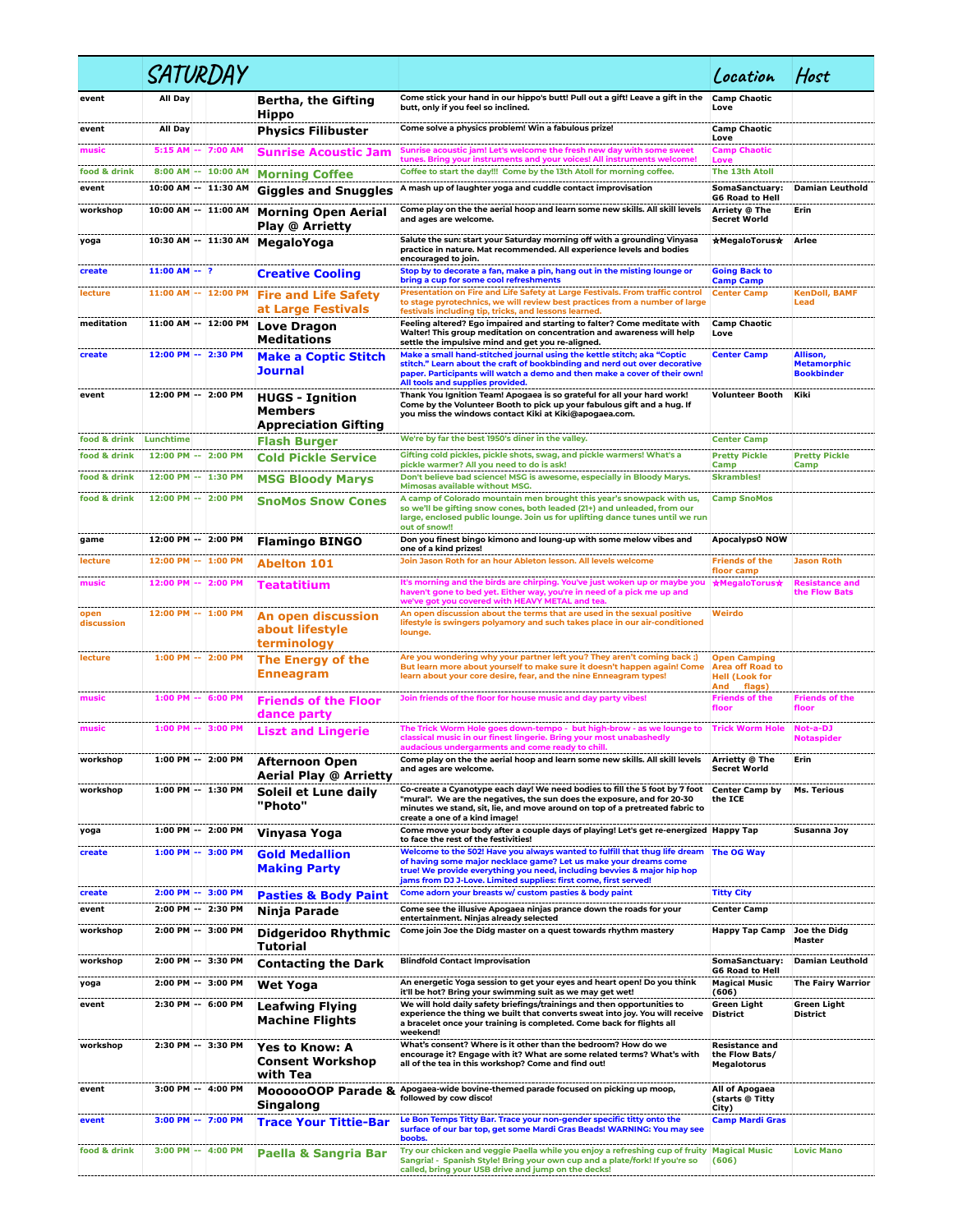| create                                                                                      | 3:30 PM -- 7:00 PM    | <b>Wizards Wand</b><br><b>Workshop</b>                                                | Abracadabra! Make a wand or staff at Wizards Wand Workshop and add a<br>new magical apparatus to your Wizard gear collection!                                                                                                                                                                                                                                                                                                                                                                    | <b>Wizards Camp</b>                           | Wizards                                                                                                          |
|---------------------------------------------------------------------------------------------|-----------------------|---------------------------------------------------------------------------------------|--------------------------------------------------------------------------------------------------------------------------------------------------------------------------------------------------------------------------------------------------------------------------------------------------------------------------------------------------------------------------------------------------------------------------------------------------------------------------------------------------|-----------------------------------------------|------------------------------------------------------------------------------------------------------------------|
| performance                                                                                 | 3:30 PM -- 7:30 PM    | <b>Bubble bossing</b>                                                                 | TIME FOR BUBBLES! We will have live show with interactive bubble<br>blowing and giant bubble show!                                                                                                                                                                                                                                                                                                                                                                                               | In front of main<br>stage                     | <b>Bubble Boss and</b><br>the bubble<br>bitches                                                                  |
| event                                                                                       | 4:00 PM -- 5:00 PM    | Poi 101                                                                               | What are poi? What's a plane? Where do you bring the movement from? If<br>you already know basics, how can you progress from here? Bring poi if you<br>have them. Practice poi provided. (Open Skillshare/Spin Jam to follow)                                                                                                                                                                                                                                                                    | <b>Resistance and</b><br>the Flow Bats        |                                                                                                                  |
| <b>Fire safety</b><br>meeting for<br>anyone who<br>wants to spin<br>fire / join<br>conclave | 4:00 PM -- 5:00 PM    | <b>Mandatory Conclave</b><br>/ Fire Safety Meeting                                    | Are you a fire spinner? Are you interested in participating in conclave? Or<br>maybe just want to spin fire while at Apo? If you answered yes to any of<br>these then you need to come out to at least one meeting. Only folks that<br>come to a meeting will be allowed to spin fire at Apo. Meetings will cover<br>fire safety basics and take 30-40 mins. Be on time: anyone not there for the<br>entire meeting will not be eligible.                                                        | <b>Center Camp</b>                            | <b>Fire Conclave</b>                                                                                             |
| music                                                                                       | 4:00 PM -- 5:00 PM    | <b>Decks On!</b>                                                                      | 4:00 PM - Josh Ritter<br>5:00 PM - Baby H<br>6:00 PM - Frogfish<br>7:00 PM - Squid<br>8:00 PM - Harris Miller<br>9:00 PM - Jaca vs. Lovic Mano                                                                                                                                                                                                                                                                                                                                                   | <b>Magical Music</b><br>(606)                 |                                                                                                                  |
| music                                                                                       | 4:00 PM -- 6:00 PM    | <b>Udderly Ridiculous</b><br><b>Cow Disco!</b>                                        | Post-MoooooOOP Parade bovine-themed disco                                                                                                                                                                                                                                                                                                                                                                                                                                                        | <b>Titty City</b>                             | <b>DJ Digistruct</b><br>Cowgirl                                                                                  |
| music                                                                                       | 4:00 PM -- 6:00 AM    | Gemini Birthday<br><b>Extravaganza</b>                                                | Come celebrate Gemini Style with our most celebrated Apo night of music<br>and dancing in pure Gemini form.                                                                                                                                                                                                                                                                                                                                                                                      | <b>Center Camp</b>                            | Any Neff, DJ<br><b>Bionica, KNYN,</b><br><b>Schmid-E, Danger</b><br><b>Cube, Dubwood</b>                         |
| event                                                                                       | 5:00 PM -- 6:30 PM    | Jam                                                                                   | Open Skillshare/ Spin All levels encouraged to come. Bring your props or use some of ours.<br>Practice props, LED props, and unfueled kevlar props are all great (we will<br>not be spinning fire). Feel free to use our outdoor space for movement and<br>flow arts whenever we aren't leading a workshop in it.                                                                                                                                                                                | Resistance and<br>the Flow Bats<br>gRAVE yard |                                                                                                                  |
| event                                                                                       | 5:00 PM -- 6:00 PM    | <b>Paint Your Body</b>                                                                | Tell us what you want painted on your, or you can paint us too! We<br>encourage you to bring your own body paints. It will be exciting to see<br>what we can teach each other about body painting!                                                                                                                                                                                                                                                                                               | <b>Magical Music</b><br>(606)                 | <b>The Fairy Warrior</b>                                                                                         |
| food & drink                                                                                | 5:30 PM               | <b>Naked Cheese Party</b>                                                             | The Deities have prepared the most delicious spread for you to enjoy,<br>naked. Come try local cheeses and all the accoutrements, nude. Vegan<br>options as well. Wine too, bring a cup!                                                                                                                                                                                                                                                                                                         | <b>Deities of</b><br><b>Deliciousness</b>     | <b>Deities of</b><br><b>Deliciousness</b>                                                                        |
| event                                                                                       | 6:00 PM -- 8:00 PM    | <b>Pleasure Wheel</b>                                                                 | Spin the wheel and see what pleasures (or pain) awaits you. All are invited<br>to play. Come explore your desires on your own or with a partner. Have<br>some fun and perhaps even learn something new about yourself. We<br>practice safe consent and respect all boundaries.                                                                                                                                                                                                                   | Camp P.L.A.H.                                 |                                                                                                                  |
| event                                                                                       | 6:00 PM -- 7:00 PM    | <b>Paint The Wall</b>                                                                 | Express your ideas or feelings on a 4x8 ft canvas! Bring your paints and<br>your ideas Let's make something beautiful that makes our camp even<br>more marvelous!                                                                                                                                                                                                                                                                                                                                | <b>Magical Music</b><br>(606)                 | <b>Lovic Mano</b>                                                                                                |
|                                                                                             | 7:45 PM -- 9:20 PM    |                                                                                       | <b>Burn Ceremony</b>                                                                                                                                                                                                                                                                                                                                                                                                                                                                             |                                               |                                                                                                                  |
| performance                                                                                 | 7:45 PM               | <b>Sunset Prayer Dance</b><br>& Effigy Procession                                     | Join us before the Burn Ceremony at Skate Camp for a sunset dance. Our<br>dance will close with a Blessing and Prayer Ceremony given by John White<br>Antelope.                                                                                                                                                                                                                                                                                                                                  | <b>Skate Camp</b>                             | <b>John White</b><br><b>Antelope and</b><br>Schmid-E                                                             |
| performance                                                                                 | 8:20 PM               | <b>Fire Conclave</b><br><b>Performance</b>                                            | Join us in front of the Effigy for the Conclave Performance.                                                                                                                                                                                                                                                                                                                                                                                                                                     | <b>Effigy</b>                                 |                                                                                                                  |
| performance                                                                                 | 9:00 PM               | <b>Effigy Burn</b>                                                                    | Our 2022 Effigy is titled "Tree of Life" and represents where we come from,<br>where we are, and what we are becoming. In its fire, we will shed the past,<br>welcome new growth, awareness, and awe.                                                                                                                                                                                                                                                                                            | <b>Effigy</b>                                 | Musself, Ltd.                                                                                                    |
| music                                                                                       | 9:00 PM -- 9:00 AM    | <b>Cthulhu Waits</b><br><b>Dreaming</b>                                               | Cozy yurt lounge with globally represented low(ish)-key atmospheric metal Grand Mayhem<br>and post-metal sound.                                                                                                                                                                                                                                                                                                                                                                                  |                                               | <b>Grand Mayhem</b><br><b>Collective</b>                                                                         |
| performance                                                                                 | 9:00 PM -- 3:00 AM    | <b>Bubble lasers</b>                                                                  | Laser and bubble show                                                                                                                                                                                                                                                                                                                                                                                                                                                                            | Front of stage                                | <b>Garret the laser</b><br>Guy                                                                                   |
| adults only<br>event                                                                        | 10:00 PM -- 2:00 AM   | <b>SnoMos After Dark</b>                                                              | After 10 pm, our large, enclosed, comfortable public lounge becomes a 18+<br>restricted area for LGBTQ+ sexually-explicit videos and sexual<br>experimentation                                                                                                                                                                                                                                                                                                                                   | <b>Camp SnoMos</b>                            |                                                                                                                  |
| event                                                                                       | 10:30 PM -- 11:30 AM  | It's Baaaaack: LATE<br><b>NITE PRICE IS RITE</b>                                      | Come play some dirty late-nite games with us! We are super-serious, very-<br>credible dildo artists who build all our games in our living room while our<br>three young daughters ask us uncomfortable questions.<br>Please note: This event is not family-friendly. Those under 18 are<br>discouraged. Photos are not allowed.                                                                                                                                                                  | <b>Center Camp</b>                            | <b>Dead Horse</b><br>Productions, a<br>holey-owned<br>subsidiary of the<br><b>Glitter Chickens</b><br>Roost, LLC |
| music                                                                                       | 2:00 AM -- 4:00 AM    | <b>Danger Cube at</b><br><b>Narwhals</b>                                              | 2nd performance from Denver's acid house duo                                                                                                                                                                                                                                                                                                                                                                                                                                                     | <b>Narwahls</b>                               | <b>Danger cube</b>                                                                                               |
|                                                                                             |                       |                                                                                       |                                                                                                                                                                                                                                                                                                                                                                                                                                                                                                  |                                               |                                                                                                                  |
|                                                                                             | <b>SUNDAY</b>         |                                                                                       |                                                                                                                                                                                                                                                                                                                                                                                                                                                                                                  | Location                                      | Host                                                                                                             |
| food                                                                                        | $9:00$ AM $-$ 3:00 PM | <b>Extra Food Rehoming</b><br>- aka a Food Drive                                      | Didn't get through all those tasty treats you thought you would eat? Gift<br>your extra, unopened food to a local charity at the end of the event.                                                                                                                                                                                                                                                                                                                                               | <b>Deities of</b><br><b>Deliciousness</b>     | <b>Deities of</b><br><b>Deliciousness</b>                                                                        |
| event                                                                                       | 10:00 AM -- 11:30 AM  | <b>Giggles and Snuggles</b>                                                           | A mash up of laughter yoga and cuddle contact improvisation                                                                                                                                                                                                                                                                                                                                                                                                                                      | SomaSanctuary:<br><b>G6 Road to Hell</b>      | <b>Damian Leuthold</b>                                                                                           |
| event                                                                                       | 12:00 PM              | <b>Marginalized Burner</b><br><b>Decompression</b><br><b>Session + DICE</b><br>Brunch | This is a space for all marginalized persons at Apogaea to gather, discuss<br>and decompress before we go home. Fishbowl style session: BIPOC +<br>Queer/Gender Diverse + Additional Othered persons (aka Differently Abled,<br>Neurodivergent, etc.) All groups will have uninterrupted space to connect<br>and speak independently. Allies are welcome, but we ask that if you do not<br>belong to a member of the central group that you attend to be present,<br>hold space and listen only. | DICE Camp (210)                               |                                                                                                                  |